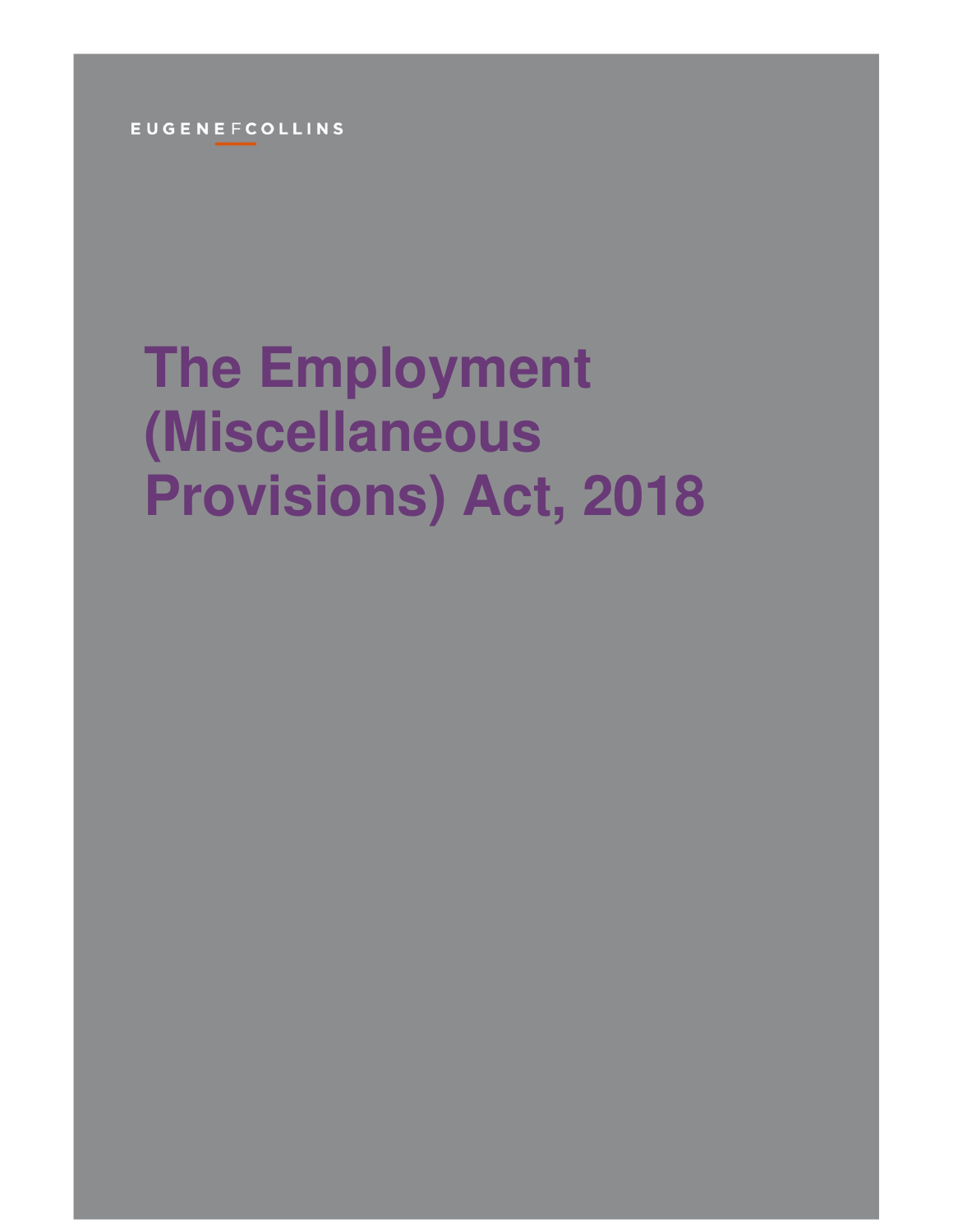## EFC

### **The Employment (Miscellaneous Provisions) Act, 2018**

Published: 7 January 2019

What has been described by the Minister for Employment Affairs and Social Protection as "one of the most significant pieces of employment legislation in a generation", will come into effect in March 2019. The Employment (Miscellaneous Provisions) Act, 2018 ("the Act") is of particular importance for employers in sectors where the use of flexible working arrangements is common such as the retail, hospitality and tourism industries. The Act will not just impact on these sectors and introduces a wide range of changes which will be of importance for all employers.

#### **Summary of key changes to the law under the Act**

- Employers will be required to provide new employees with a written statement of core terms within five days of starting employment with the remaining terms to be provided within two months of commencement – this is a significant change to the current situation;
- **EXEC** Zero-hour contracts will be prohibited except in very limited circumstances;
- A new concept of 'banded hours' will be introduced which protects employees who regularly work more than their contracted hours;
- There will be a minimum payment for employees who are called into work but are sent home without working; and
- There will be strong anti-penalisation provisions for employees who invoke their rights under the Act.

#### **Statement of core terms of employment within five days**

The five core terms to be furnished are: -

- **The full name of the employer and employee;**
- **The address of the employer within the State or the registered office of the employer;**
- If the contract is temporary the expected duration of the contract and if the contract is a fixedterm contract the date the contract is due to expire;
- The rate or method of calculation of pay and the pay reference period; and<br>The number of hours which the employee is normally expected to work per
- The number of hours which the employee is normally expected to work per day and per week.

If an employee has been in employment for one month and has not been provided with a statement of the core terms, the employee may bring a claim to the Workplace Relations Commission. If found guilty of failing to provide the statement of core terms, an employer will be guilty of an offence and may be liable to a fine up to €5,000 or a term of imprisonment not exceeding 12 months.

#### **Prohibition of zero-hour contracts**

Zero-hour contracts are contracts which require employees to be available for work but do not specify the specific hours of work in the contract. Zero-hour contracts are common in seasonal industries where flexibility is required such as hospitality and tourism.

The Act prohibits zero-hour contracts except in very limited circumstances such as where there is a genuine casual employment requirement or the need to provide cover in emergency situations. The Act also provides for minimum payments to employees who are required to work less than 25% of their contracted hours in a week or are not required to work at all. This minimum payment is calculated at three times the national minimum wage. These provisions do not apply to employees who are required to make themselves available on an 'on call basis' such as genuine emergency workers.